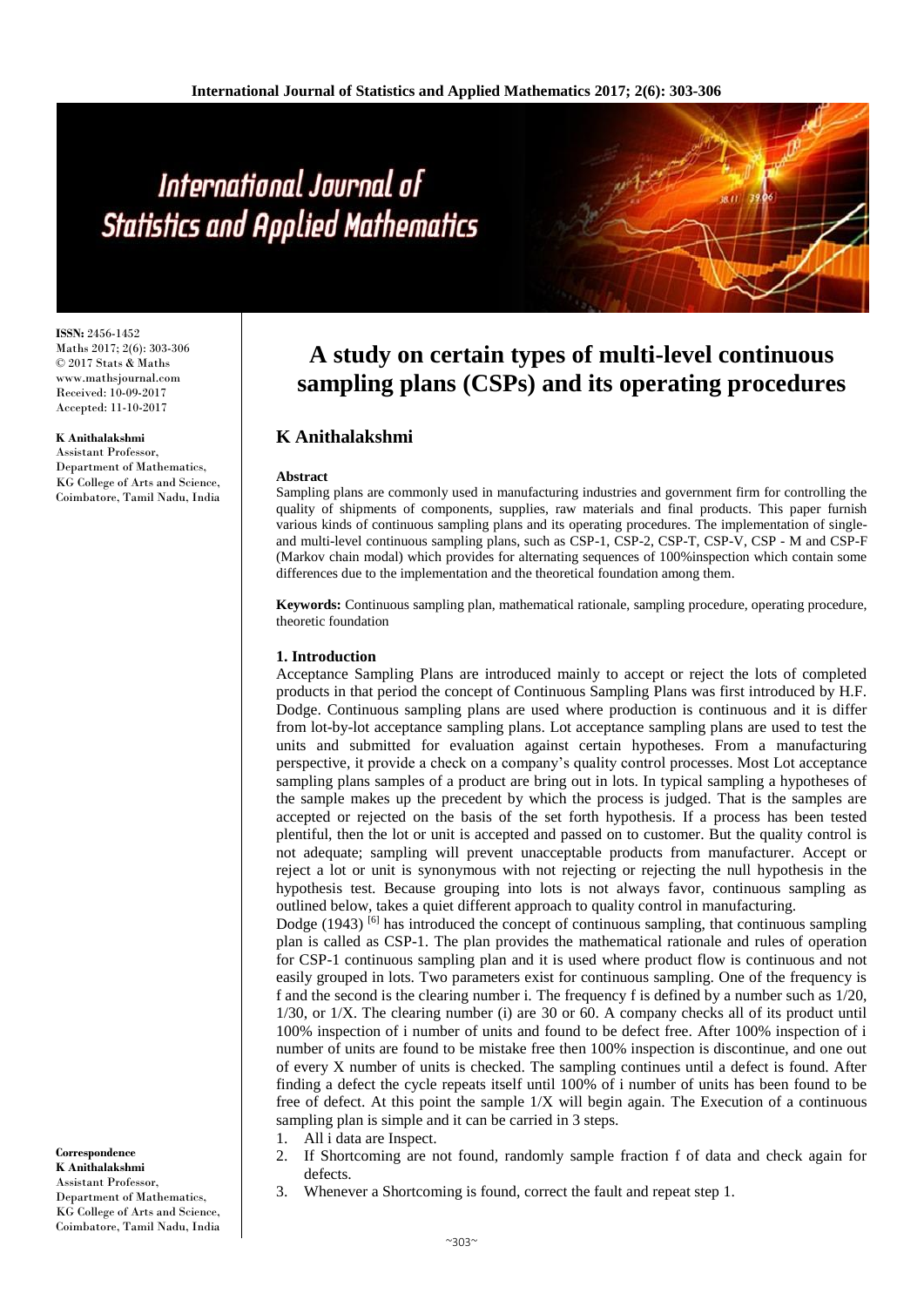There are two parameters are consider when executing a continuous sample. All other important measurements for continuous sample planning can be develop from those two parameters. The relevant measures for continuous sampling plans are average outgoing quality and average fraction inspection etc.

i = Clearance number for short-run CSP − 1 plan

p - The probability of a unit crop by the process being nonconforming (or) the incoming fraction defective.

 $P_a$  (p) - The probability of acceptance during sampling point when the submitted quality is p.

 $q_i = 1 - p_i$ 

 $N =$ Lot size

f - Sampling frequency.

#### **2. Operating Procedure of CSP-1**

In Single level continuous sampling plan Dodge (1943) [6] has two procedures, namely procedure A and procedure B. Procedure A presumes a continuous flow individual units and procedure B is applicable to a product of continuous flow of sub-lots.

#### **Procedure-A**

- At the outset, inspect 100% of the unit consecutively as produced and continue such inspection until iunits in succession are found clear of defects.
- When iunits in succession are found clear of defects, discontinue 100% inspection and inspect only a fraction f of the units selecting individual sample units one at a time from the flows of product in such a manner it assures an unbiased sample.
- If a sample unit is found defective, revert immediately to a 100% inspection of succeeding units and continue until again i units in succession are found clear of defects as in paragraph (a).
- Correct or replace all defective units found with good units.

#### **Procedure-B**

At the outset, start inspection 100% of the unit in a sub lot and continue such inspection unit i inspected units in succession are found clear of defects.

- When i units in succession are found clear of defects, discontinue sub-inspection and inspect only a fraction f of the units from each of the sub lots, selecting the sample units in such a way as in represent the sub lot.
- If a sample units is found defective, start a 100% inspection of the reminder of the sub lot and continue the 100% inspection until again i inspected units in succession are found clear of defects, as in paragraph (a) extending such inspection into succeeding sub lots if necessary.
- If 100% inspection extends into one or more succeeding sub lots and if the units inspected exceeds a fraction f of the units in the sub lot, accept without further inspection and if it is less than f inspect additional units from the same sub lot to make up the sample equal to a fraction f of the number of units in the sub lot.
- Correct or replace all defective units found with good units.

The CSP-1 plan is defined by two parameters, f and i which can be changed at will and in general i is an integer and f is a fraction,  $0 < f < 1$ . The average fraction of total production,  $P_a$ (p), accepted or passed on a sampling basis is given by

$$
P_a(p) = \frac{q^i}{\{f_i + (1 - f)q^i\}}
$$

Specify  $f=$  sampling frequency,  $i =$  clearing interval

- Begin 100 % inspection.
- After i units in succession have been found without a defective, start sampling procedure.
- Randomly inspect a fraction of the units.
- When a defective is found, continue sampling for k successive sample units.

Dodge  $(1943)$  <sup>[6]</sup> followed the power series approach to derive performance measures whereas Lieberman and Solomon (1955) [9] followed Markov-Chain methods. Roberts (1955) defined the states for CSP-1 and derived AOQ by solving the resulting Markov-Chain of CSP-1 for equilibrium probabilities of the states.

#### **3. Conditions for Application**

- There is continuous flow of units from the production process and units are offered for inspection one by one in the order of production.
- The process is producing or capable of production materials whose process quality level is stable.
- Sample space, equipments, and work force are provided at or near the site of inspection to permit rapid 100% inspection when required.
- The inspection is relatively easy and quick, eg. or Visual inspection or automatic inspection.
- The inspection is non-destructive since the procedure incorporates 100% screening.
- The sampling procedures can apply to defective units, defect (individual or classes).

Continuous sampling plans are applicable to situations where there is continuous flow of products and these products are submitted for inspection in the order of production.

#### **4. Operating Procedure of CSP-2**

- $\blacksquare$  At the outset, inspect 100% of the units consecutively as produced and continue such inspection until i units in succession are found clear of defects.
- When I units in succession are found clear of defects discontinue 100% inspection and inspect only a fraction of the units, selecting individual sampling units one at a time from the flow of product in such a manner it assures an unbiased sample.
- When a defect is found continue the sampling but keep count the no. of units inspected after finding the defect. If a defect is found in the next k or less units inspection is reverted to 100% inspection and if no defect is found in the next k sample units continue the sampling units till the next defect is found, then repeat the same procedure starting from the beginning of the same paragraph.
- CSP-2 plan has been designated with three parameter I, f and k the minimum number of conforming units required between any two non-conforming units. Here we consider k=i so that the number of parameters is reduced to two. The Average fraction of total production accepted on a sampling basis is

# **5. Operating Procedure of CSP-C**

**Step 1:** At the outset, inspect 100% of the units consecutively in the order of production and continue the inspection until i units in succession arefound conforming.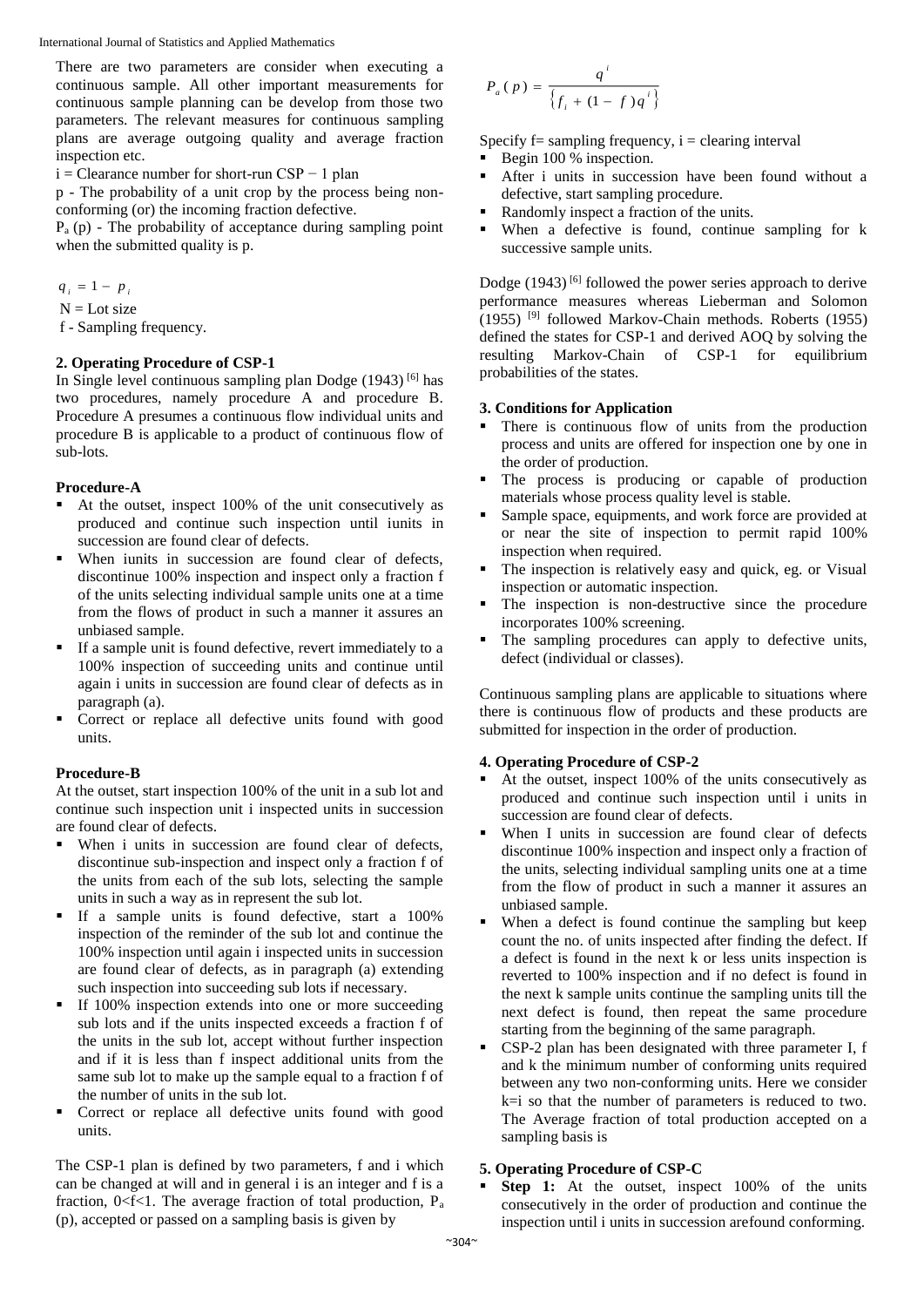International Journal of Statistics and Applied Mathematics

- **Step 2:** When i units in succession are found conforming, discontinue 100% inspection and inspect only a fraction f (51/n) of the units, selecting individual units one at a time from the ̄ow of the product in such a manner as to ensure an unbiased sample, and continue the sampling inspection until a total of  $(c+1)$  non-conforming sampled units havebeen found.
- **Step 3:** When the number of non-conforming sampled units reaches c+1, discontinue the sampling inspection and revert to 100% inspection of units as per Step 1.
- **Step 4:** Correct or replace all non-conforming units found with conforming units.

Kandasamy & Govindaraju (1991)<sup>[2]</sup> proposed the following performance measures and derived them by following approach.

The Operating Characteristic (OC) function giving the average fraction of total production accepted on a sampling basis is given by

$$
P_a(p) = \left[ \frac{(c+1)q^i}{f+q^i(c+1-f)} \right]
$$

The average outgoing quality (AOQ) is given by

$$
AOQ \ (p) = \left[ \begin{array}{c} pq^{i}(c+1)(1-f) \\ f + q^{i}(c+1-f) \end{array} \right]
$$

The procedure is as follows

- Specify f= sampling frequency
- i= clearing interval
- Begin 100% inspection
- After i units in succession have been found without a defective, start sampling procedure.
- Randomly inspect a fraction of the units.
- When a defective is found, continue sampling for k successive sample units.

If no defective is found in the i samples, continue sampling on a normal basis. IF a defective is found in the i samples, revert 100% inspection immediately.

### **6. Operating Procedure of CSP-M**

- 1. Specify the clearing interval i, the initial sampling frequency f, and the maximum number of inspection levels  $k_0$
- 2. Set  $k = 1$  and begin 100% inspection.
- 3. After i units in succession have been found without a defective, start at a rate of fk.
- 4. If I sampled units are found free of defects, increase k by one and go to step 3. However, k must not ex-ceed k0, that is  $k \nvert k \nvert$  k0.
- 5. If a defective is found, decrease k by one and go to step 3. If  $k = 0$ , go to step 2.

The Operating Characteristic (OC) function giving the average fraction of total production accepted on a sampling basis is given by

$$
P_a(p) = \left[ \frac{(c+1)q^{i}}{f + q^{i}(c+1-f)} \right]
$$

The average outgoing quality (AOQ) is given by

$$
AOQ (p) = \frac{pkq^{i}f(1-f^{k})}{f^{k+1} + q^{i}(f^{k} + fr - f^{k+1})}
$$

The procedure is as follows

- Specify  $f=$  sampling frequency
- i= clearing interval
- Begin 100% inspection
- After i units in succession have been found without a defective, start sampling procedure.
- Randomly inspect a fraction of the units.
- When a defective is found, continue sampling for k successive sample units.

If no defective is found in the k samples, continue sampling on a normal basis. IF a defective is found in the k samples, revert 100% inspection immediately.

#### **7. Operating Procedure of CSP-T**

The operating procedure of the CSP-T plan is given below.

**Step1:** The procedure starts with 100% inspection of units in the order of production.

- (i) If the first i consecutive units are found non-conforming discontinue 100% inspection and switch to sampling inspection at level 2, where only a pre-specified fraction f/2 of the units are inspected.
- (ii) Otherwise, continue 100% inspection until any run of i successive units found non-conforming and then proceed to sampling inspection at level 1, where only a prespecified fraction f of the units are inspected.

**Step2:** If the sampling inspection is in level 1, then continue the inspection until a non-conforming unit is found. When this occurs revert immediately to 100% inspection and then continue as in Step1.

**Step3:** If the sampling inspection is in level 2 or level 3, then continue the inspection until a non-conforming unit is found. When this occurs revert immediately to 100% inspection and then;

- (i) If the first i consecutive units are found conforming then discontinue 100% inspection and switch to sampling inspection at level 3, where a pre-specified fraction f/4 of the units are inspected.
- (ii) Otherwise, continue as in Step 1(ii).

**Step4:** Replace or correct all the non-conforming units found with conforming units.

CSP-T plan with its parameters are i, f, and k. Where  $k = i$ this sampling plan. The average fraction of total production, Pa (p), accepted or passed on a sampling basis is given as:

The Average fraction of total production accepted on a sampling basis is

$$
P_a(p) = \frac{q^{i} f_2 (1 - q^{k}) + f_1 q^{k}}{f_1 f_2 (1 - q^{i}) + f_2 q^{i} (1 - q^{k}) + f_1 q^{i}}
$$

The procedure is as follows

- Specify  $f=$  sampling frequency
- i= clearing interval
- Begin 100% inspection